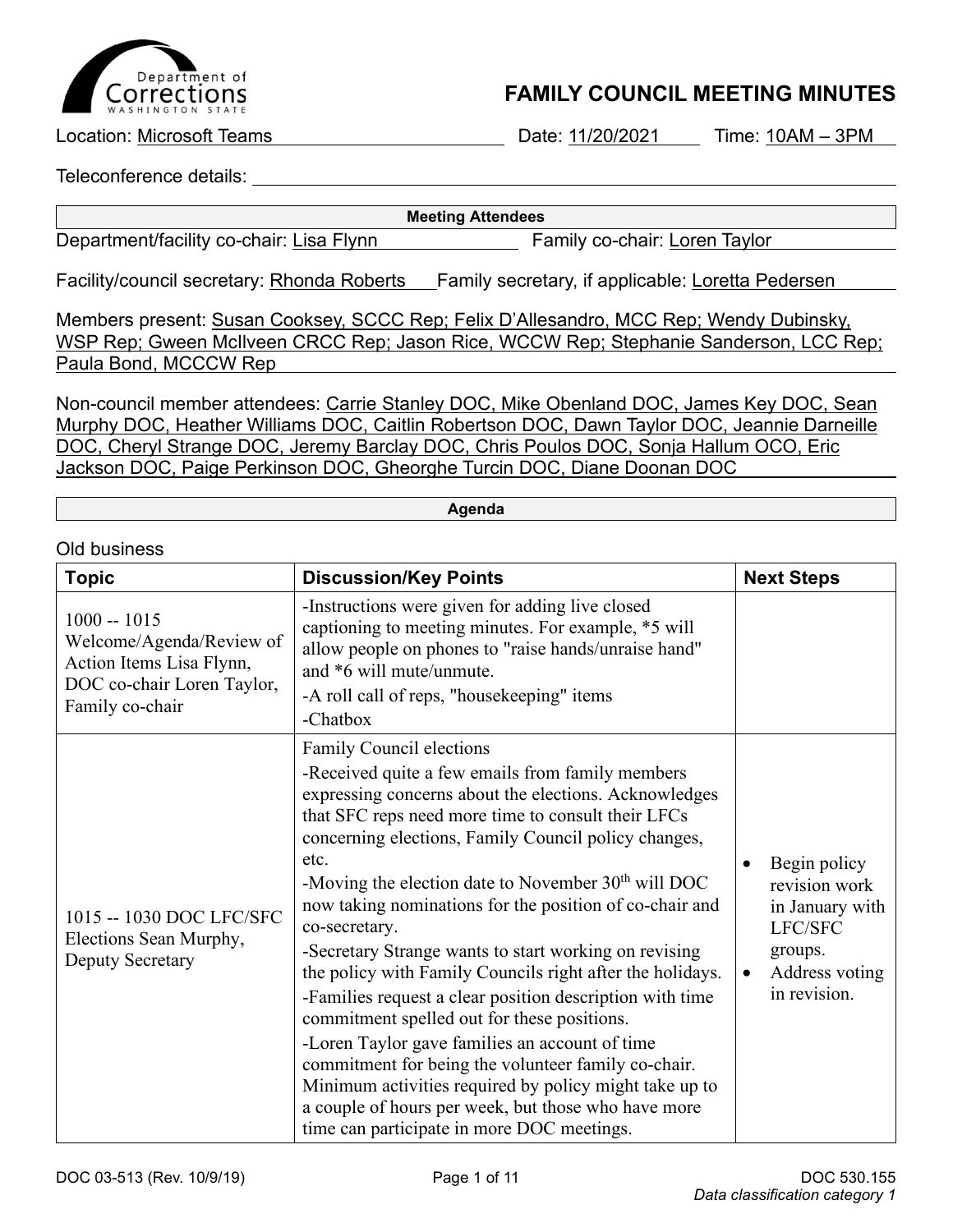| -Sean Murphy expressed commitment to consistency                                                               |  |
|----------------------------------------------------------------------------------------------------------------|--|
| and improving process                                                                                          |  |
| -Families ask for clarification on what the council's                                                          |  |
| work during these all-day meetings is supposed to be:                                                          |  |
| collaboration? Working group?                                                                                  |  |
| -Sean Murphy asked families to explain how voting                                                              |  |
| occurred last year. Families have concerns about the                                                           |  |
| lack of transparency in elections during 2020, which                                                           |  |
| were modified to be by email due to COVID and                                                                  |  |
| included only the reps instead of having voting occur in                                                       |  |
| front of all participants in the same room together as in                                                      |  |
| the past. The policy spells out who votes, but not how                                                         |  |
| that voting is to occur. Address voting process in policy                                                      |  |
| revision.                                                                                                      |  |
| -Secretary Strange acknowledges that if families have                                                          |  |
| concerns about the process and the policy is vague about                                                       |  |
| voting processes, transparency, job position duties, etc.,                                                     |  |
| faith in the council activities will be damaged. However,                                                      |  |
| she expressed commitment to building trust.                                                                    |  |
| -Families express concern about a voting process that                                                          |  |
| requires attending a statewide meeting to participate in                                                       |  |
| voting. They would like to have a way for the local level                                                      |  |
| families to participate if they cannot make that meeting                                                       |  |
| and families who can't make the LFC meetings.                                                                  |  |
| -Some families would like only reps to be eligible for                                                         |  |
| co-chair positions. Other families would like it to be<br>open to others as well.                              |  |
|                                                                                                                |  |
| -Families of color report experiencing an ongoing lack<br>of support and excessive barriers to holding elected |  |
| positions. Issues cited include meetings and voting                                                            |  |
| opportunities not working for low-income families who                                                          |  |
| work full-time and excessive dominance by families                                                             |  |
| who have held officer positions or been a part of the                                                          |  |
| council for many years.                                                                                        |  |
| -November $26th$ is the date by which nominations must                                                         |  |
| be received. Can submit to Lisa Flynn, Rhonda Roberts,                                                         |  |
| and Loren Taylor by email.                                                                                     |  |
| -Families also express concerns that our incarcerated                                                          |  |
| loved ones are not being given sufficient opportunities                                                        |  |
| to be part of LFC and SFC meetings, so we are missing                                                          |  |
| their voices and perspectives too often.                                                                       |  |
| -Formerly incarcerated participant recommends that we                                                          |  |
| eliminate elected positions entirely and make                                                                  |  |
| participation and representation less hierarchical.                                                            |  |
| -Secretary Strange announces that a listserv subscription                                                      |  |
| platform has been created to ensure the inclusion of a                                                         |  |
| more diverse family population.                                                                                |  |
| -Families of color emphasize the importance of keeping                                                         |  |
| virtual meeting options to enhance the participation of                                                        |  |
| diverse families.                                                                                              |  |
|                                                                                                                |  |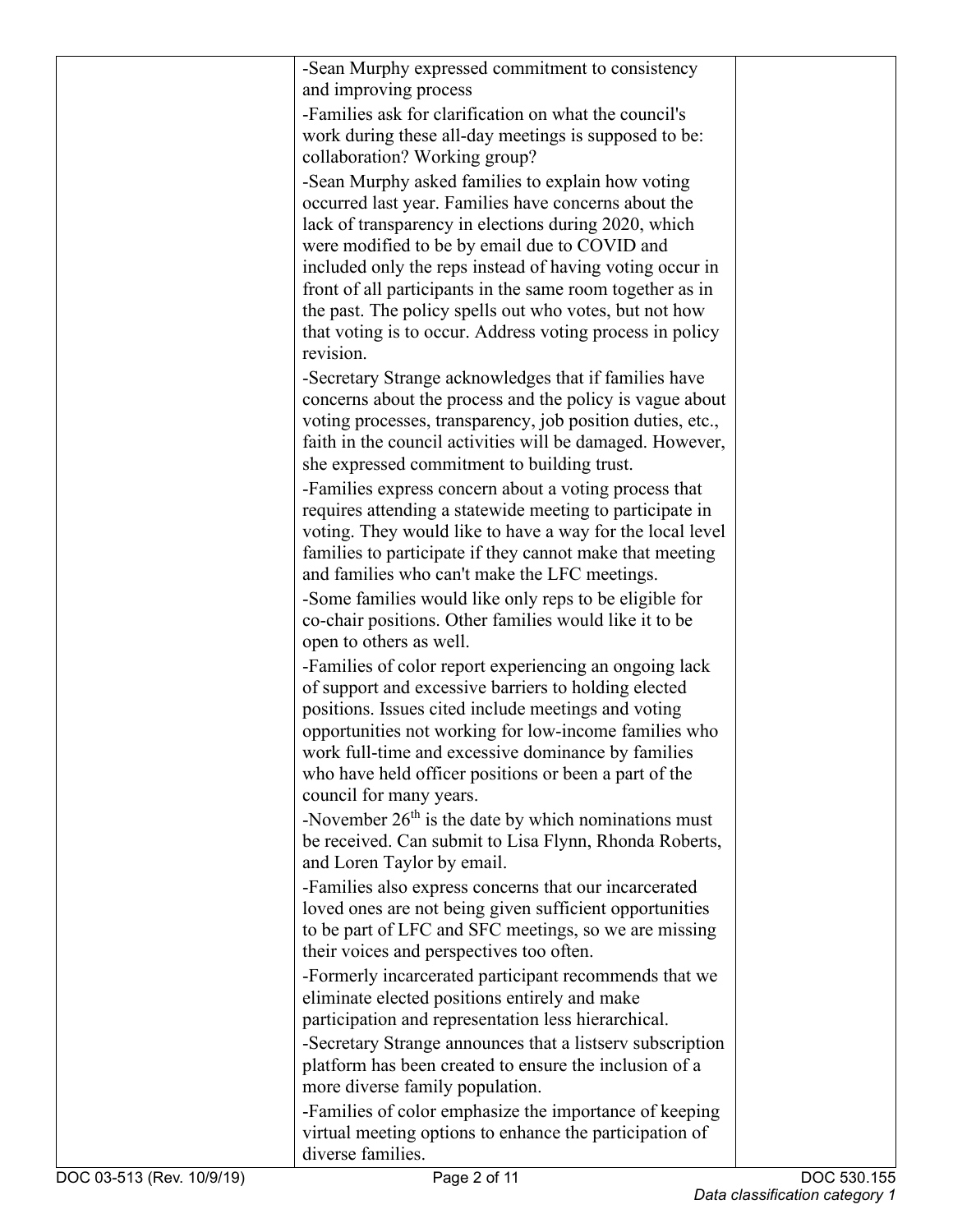|                                                                     | -Families express concerns that policy does not spell out<br>that reps should be asked for input when DOC and<br>family co-chair are asking for agenda items, nor does it<br>spell out that representatives should have a duty to<br>solicit feedback from their LFCs.<br>-One family member expressed concerns about whether<br>a non-rep family member could vote for co-chair last<br>year. Other families say this was not what happened,<br>and DOC will need to check if Public Records Unit can<br>provide a record to verify. WSP rep reminds us that<br>Jeneva Cotton made a document showing the number of<br>votes and election outcomes shared with the entire<br>council.                                                                                                                                                                                                                                                                                                                                                                                                                                                                                                                                                                                                                                                                                                                                                                                                                                                                                                                                                                                                                                                                                                                                                                                                                                                                                                      |  |
|---------------------------------------------------------------------|---------------------------------------------------------------------------------------------------------------------------------------------------------------------------------------------------------------------------------------------------------------------------------------------------------------------------------------------------------------------------------------------------------------------------------------------------------------------------------------------------------------------------------------------------------------------------------------------------------------------------------------------------------------------------------------------------------------------------------------------------------------------------------------------------------------------------------------------------------------------------------------------------------------------------------------------------------------------------------------------------------------------------------------------------------------------------------------------------------------------------------------------------------------------------------------------------------------------------------------------------------------------------------------------------------------------------------------------------------------------------------------------------------------------------------------------------------------------------------------------------------------------------------------------------------------------------------------------------------------------------------------------------------------------------------------------------------------------------------------------------------------------------------------------------------------------------------------------------------------------------------------------------------------------------------------------------------------------------------------------|--|
| 1030 -- 1100 DOC Secretary<br>Time Cheryl Strange, DOC<br>Secretary | -Families express concern that COVID has altered who<br>participates in LFCs and SFC, in some ways for good, in<br>some ways for bad. -Families express concerns that<br>council participation does not reflect the diversity of the<br>actual prison population. Not all families have found it<br>easy to participate during COVID.<br>-Families ask what support DOC and other families will<br>give to a person of color who runs for a family co-chair<br>position. Families also request more racial diversity in<br>the high-ranking DOC employees who work with us at<br>both the SFC and LFC levels.<br>-Families want DOC to ensure that policy spells out that<br>family participation in workgroups and council meetings<br>translates to actual results, not just a cosmetic<br>appearance.<br>-Secretary Strange acknowledges the hardships COVID<br>has brought for families and the incarcerated. It also<br>identifies the silver lining: a virtual meeting platform<br>has enhanced opportunities for inclusion. It may be<br>possible to have hybrid meetings in the future. Families<br>and DOC can discuss this, as well as meeting length, in<br>January. Also, note that we have three returning/new<br>DOC employees: David Flynn, Jeannie Darneille, and<br>Chris Poulos, taking their new roles. Also discussed,<br>Joanna Carns is leaving the OCO to take a new position,<br>Sonja Hallum (Governor's crim justice policy advisor) is<br>taking the interim role.<br>-Announces expansion of in-person visitation to three<br>visits per month per incarcerated individual. DOC will<br>monitor COVID rates from there.<br>-Getting a response is the stakeholder communication<br>platform DOC will be used for sending out information<br>directly to families and the public in listserv format.<br>Will increase survey capacity and transparency.<br>-CBCC, CCCC, OCC, MCC - have vacant reps and no<br>actual LFC membership for some of these. Getting a |  |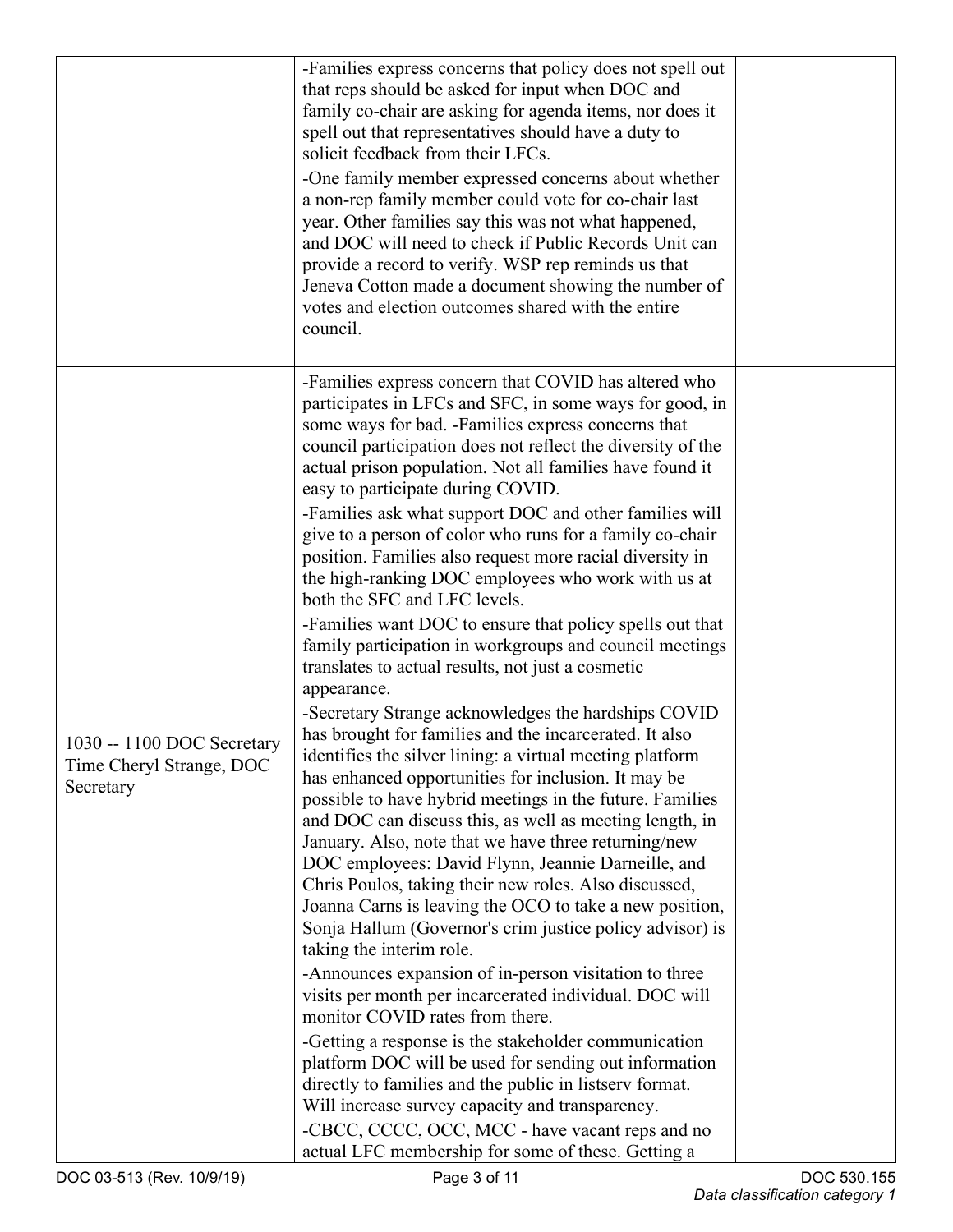| response should help ensure a better connection with<br>I local facility families, especially at these facilities. |  |
|--------------------------------------------------------------------------------------------------------------------|--|
|                                                                                                                    |  |

## New business

| <b>Topic</b>                                                                                                                                                                                                                 | <b>Discussion/Key Points</b>                                                                                                                                                                                                                                                                                                                                                                                                                                                                                                                                                                                                                                                                                                                                                                                                                                                                                                                                                                                                                                                                                                                                                                                                                                                                                                                                                                                                                                                                                                                                                                                                                                                                                                                                                                                                                                                                                                                                                                                                                                                                                                                 | <b>Next Steps</b>                                               |
|------------------------------------------------------------------------------------------------------------------------------------------------------------------------------------------------------------------------------|----------------------------------------------------------------------------------------------------------------------------------------------------------------------------------------------------------------------------------------------------------------------------------------------------------------------------------------------------------------------------------------------------------------------------------------------------------------------------------------------------------------------------------------------------------------------------------------------------------------------------------------------------------------------------------------------------------------------------------------------------------------------------------------------------------------------------------------------------------------------------------------------------------------------------------------------------------------------------------------------------------------------------------------------------------------------------------------------------------------------------------------------------------------------------------------------------------------------------------------------------------------------------------------------------------------------------------------------------------------------------------------------------------------------------------------------------------------------------------------------------------------------------------------------------------------------------------------------------------------------------------------------------------------------------------------------------------------------------------------------------------------------------------------------------------------------------------------------------------------------------------------------------------------------------------------------------------------------------------------------------------------------------------------------------------------------------------------------------------------------------------------------|-----------------------------------------------------------------|
| 1100 -- 1145 Meet Mike<br>Obenland/Correctional<br>Operation Updates Q&A<br>Mike Obenland, Assistant<br>Secretary, Prisons Division<br>Meet Jeannie Darneille,<br>Assistant Secretary for<br><b>Women's Prisons Division</b> | -Obenland oversees the Men's Prisons Division chain of<br>command.<br>-Took this new position on September $1st$ .<br>-Major area of focus is "reimagining our facilities" with<br>the reduction in prisoner population<br>- Has been with DOC three decades<br>-Has worked at MCC, CCCC, CRCC, and SCCC.<br>-COVID is still a focus, but hoping to see a decline after<br>Governor's requirement concerning staff vaccines,<br>working on getting booster shots for both the<br>incarcerated and staff. They still will keep cohort<br>approach in facilities for the time being.<br>-DOC is "learning to live with COVID" instead of<br>thinking of it as something that will end. Therefore, we<br>will move forward with some semblance of normalcy<br>but still actively monitor and use modified protocols as<br>a precaution.<br>-Sean Murphy: Reason to close units rather than entire<br>prisons is to ensure certain programs are kept in place<br>and to ensure that people are kept nearer reentry<br>services in different geographical locations. Also, doing<br>these kinds of "warm closures" keeps facility<br>infrastructure intact in case the physical buildings are<br>needed in the future. Better to repurpose than to close,<br>according to Secretary Strange.<br>-Jeannie Darneille: She has been in her DOC position<br>for five days, will be going through DOC's CORE<br>training for frontline staff. Has worked with DOC in<br>many different roles over the past decades, but this is<br>her first time working as a DOC employee<br>-Challenges of responding to recent legislation that is<br>reducing the prison population. This will be one aspect<br>of Jeannie's focus with DOC.<br>-DOC is working with visiting employees right now to<br>develop a revised visiting schedule that works with<br>cohorts before posting January visiting schedule dates.<br>Currently, special visit authorization for families<br>traveling long distances is at the local facility<br>superintendent's discretion. Challenge: may result in<br>cross-cohort exposure, purported COVID and flu season<br>concerns. | Update on<br>"Get<br>Response"<br>listserv for<br>next meeting. |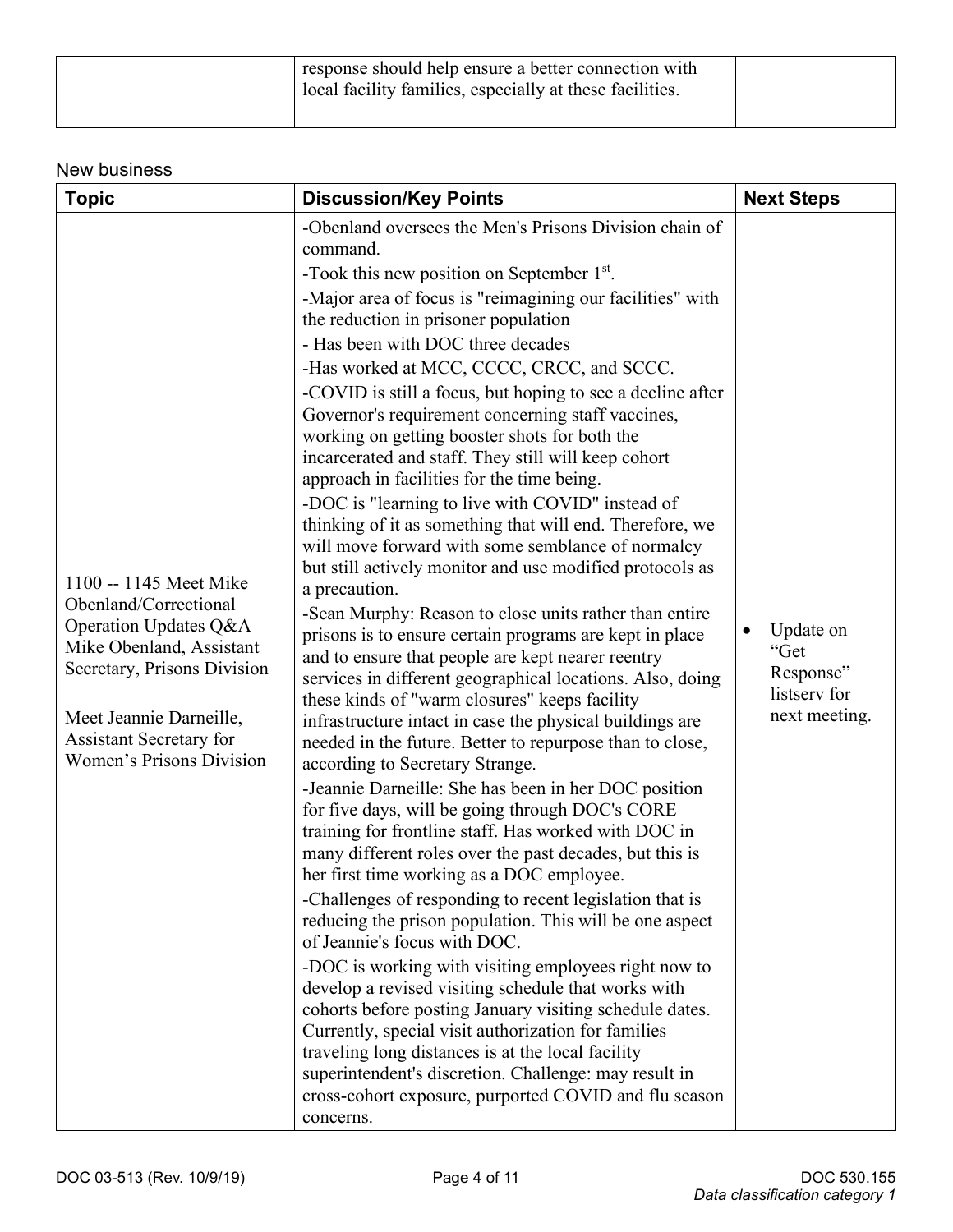| After 60 days, DOC will reassess where COVID rates                                                    |  |
|-------------------------------------------------------------------------------------------------------|--|
| are and decide whether to expand in-person visitation                                                 |  |
| further and allow in-person weddings.                                                                 |  |
| -Families express concerns about the ongoing limitation                                               |  |
| to two visitors at a time. Families with more than one                                                |  |
| child are negatively affected by this. DOC's clinical                                                 |  |
| team does not support expansion at this time, but Mike                                                |  |
| Obenland will circle back around with them to raise this                                              |  |
| concern for the next Safe Start assessment.                                                           |  |
|                                                                                                       |  |
| -Fred Ivey (former WSP chaplain) is now statewide                                                     |  |
| religious activities coordinator, will reach out to the API                                           |  |
| group to discuss formal recognition at all LFCs, and will<br>develop a new statewide cultural policy. |  |
| -Challenges with unit closures: DOC is unable to house                                                |  |
| medium-security prisoners in minimum security units.                                                  |  |
| Wet cell units (toilets and sink) are better for COVID                                                |  |
| precautions than units with dry cells (no toilet), so it                                              |  |
| makes more sense to have medium wet cell units than                                                   |  |
| some minimum units that only have dry cells.                                                          |  |
| -DOC has also made significant changes to the                                                         |  |
| classification model to allow camp eligibility at six                                                 |  |
| years from release date instead of four, in part to let                                               |  |
| people have better access to a less restrictive                                                       |  |
| environment as part of reentry prep, which has increased                                              |  |
| quantity of people they have at long-term minimum                                                     |  |
| (MI3) levels. Expanding eligibility for the CRCC camp                                                 |  |
| has helped with some challenges. Long-term minimum                                                    |  |
| people currently housed in medium units are still                                                     |  |
| considered a long-term minimum; DOC is doing its best                                                 |  |
| to replicate the MI3 unit environment in these mixed                                                  |  |
| custody units.                                                                                        |  |
| -Families have concerns that minimum people housed in                                                 |  |
| medium units at some facilities are not treated as actual                                             |  |
| minimum custody level.                                                                                |  |
| -Families would like to see the LFC family and DOC                                                    |  |
| co-chairs required to attend SFC meetings. Information                                                |  |
| disconnect.                                                                                           |  |
| -CI has been moving property of the incarcerated at                                                   |  |
| MCC who are being transferred elsewhere with unit                                                     |  |
| closures, no cost imposed. However, moves that happen                                                 |  |
| as part of regular classification transfers sometimes                                                 |  |
| entail the incarcerated person paying for the transfers.                                              |  |
| - Earlier this year, the Governor created The Office of                                               |  |
| Equity, so DOC and other state agencies are developing                                                |  |
| action plans in response. Part of that effort includes data                                           |  |
| collection related to equity concerns. This new office is                                             |  |
| led by Karen Johnson, who came from DOC. Adrian                                                       |  |
| Thompson is DOC's Director of Equity, is leading                                                      |  |
| efforts within DOC. Entails listening sessions, gathering                                             |  |
| info for this new office. The latest research and analytics                                           |  |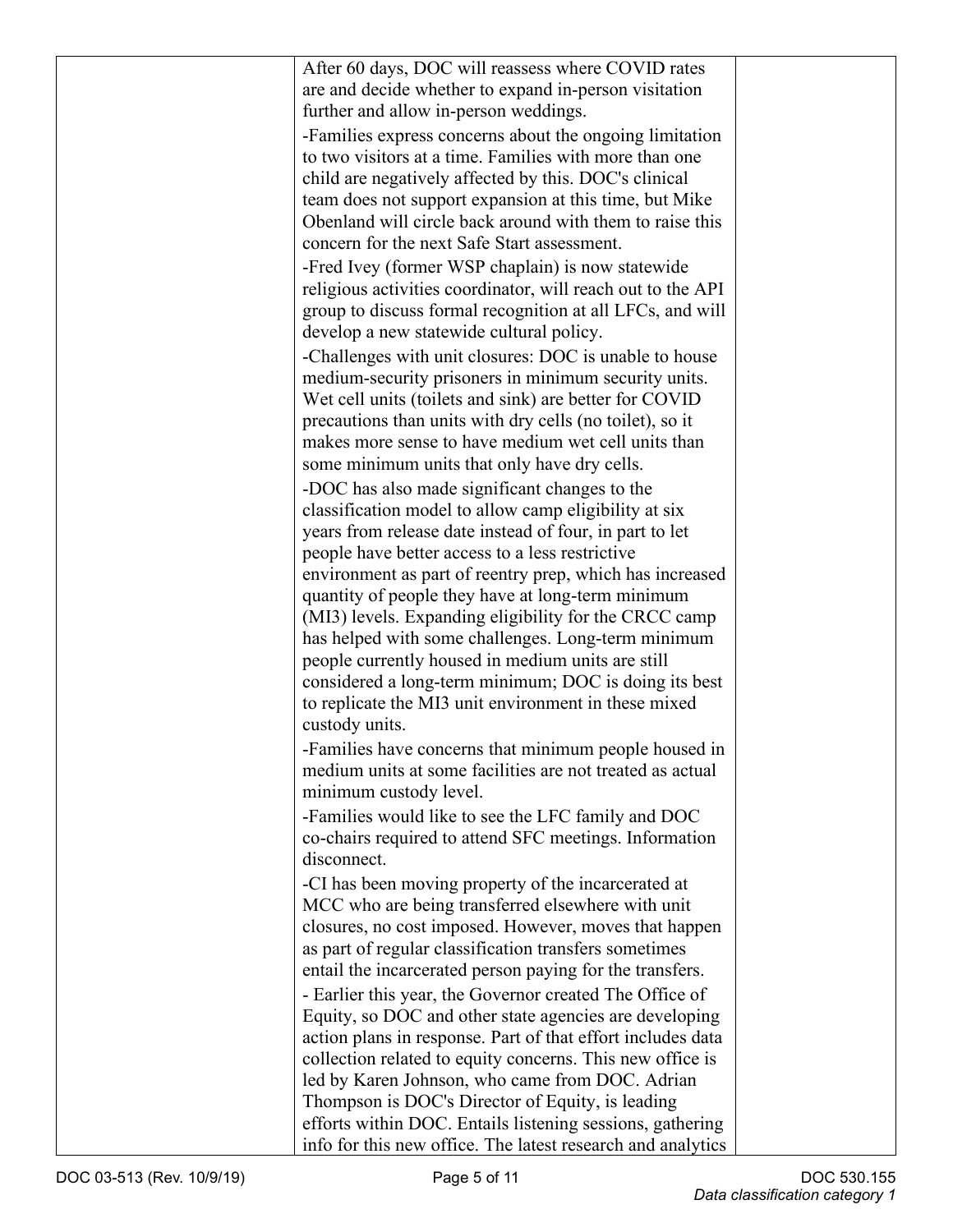|                                                                                                                        | director starts in December, will collect data on racial<br>equity in program access, treatment access, etc.<br>Importance of hiring a more diverse staff.<br>-New requirement for all state employees to have 24<br>hours of diversity training; OFM is working on putting<br>this into Governor's budget, 10–15 million dollars for<br>this training. However, it will take a more significant<br>push still to get this training down to the level of COs<br>and CCO <sub>s</sub> .<br>-Families request that family councils also receive such<br>training and that agendas and minutes (Plus new Get<br><b>Response</b> platform communications) go out in<br>languages other than English. Interpreters at meetings<br>are also requested. Finally, families ask a working group<br>on "language justice."                                                                                                                                                                                                                                                                                                                                                                                                                                                                                                                                                                                                                                                                                                                                                                                                                                                                                                                                                                                                        |                                                                                                                                                                          |
|------------------------------------------------------------------------------------------------------------------------|-------------------------------------------------------------------------------------------------------------------------------------------------------------------------------------------------------------------------------------------------------------------------------------------------------------------------------------------------------------------------------------------------------------------------------------------------------------------------------------------------------------------------------------------------------------------------------------------------------------------------------------------------------------------------------------------------------------------------------------------------------------------------------------------------------------------------------------------------------------------------------------------------------------------------------------------------------------------------------------------------------------------------------------------------------------------------------------------------------------------------------------------------------------------------------------------------------------------------------------------------------------------------------------------------------------------------------------------------------------------------------------------------------------------------------------------------------------------------------------------------------------------------------------------------------------------------------------------------------------------------------------------------------------------------------------------------------------------------------------------------------------------------------------------------------------------------|--------------------------------------------------------------------------------------------------------------------------------------------------------------------------|
| 1200 -- 1245 Meet Dave<br>Flynn/Health Services Q&A<br>Dave Flynn, Assistant<br>Secretary, Health Services<br>Division | - He is leading the effort to move to a "patient-centered"<br>health model in DOC. We will be creating an electronic<br>medical records system.<br>-He met with DOC medical doctors last night.<br>Discussed rolling out booster COVID vaccines,<br>tentatively making vaccines available to kids who visit<br>their parents.<br>-One change: stabilizing positions and reallocating<br>positions to improve access to medical care at the local<br>facility level, in the process of hiring for those positions,<br>getting everything into place. We will need more<br>funding from the legislature and also need to fill a lot of<br>jobs. We still need to reform a lot about the DOC Health<br>Services culture. Secretary Strange acknowledges how<br>problematic DOC's Health Services department has<br>been. DOC spends 10% less on Health Services than in<br>earlier years and pays less than other states. Only part of<br>that is due to a reduction in the prison population. The<br>broader American workforce shortage is affecting DOC<br>medical as well, we needs more nurses. Tracking the<br>medical needs of people through prison transfers has<br>been challenging with paper records. DOC is currently<br>emphasizing cancer care, asking for 92 million dollars<br>in supplemental budget requests, and seeking<br>defragment care. DOC needs resources from the<br>legislature to be able to do more. We are working on<br>quality improvement, adding positions for data<br>visibility, nurses' assistants, etc. Actively recruiting, not<br>just waiting for people to come to apply at DOC.<br>-Family members who work on veterans' issues remind<br>DOC that incarcerated veterans qualify for external care<br>at VA hospitals; this could help reduce care expense<br>burdens on DOC. | Review of<br><b>COVID</b><br>listserv for<br>updated<br>information.<br>Update on<br>$\bullet$<br>vaccinations<br>Update from<br>$\bullet$<br>Cheryl on meal<br>concerns |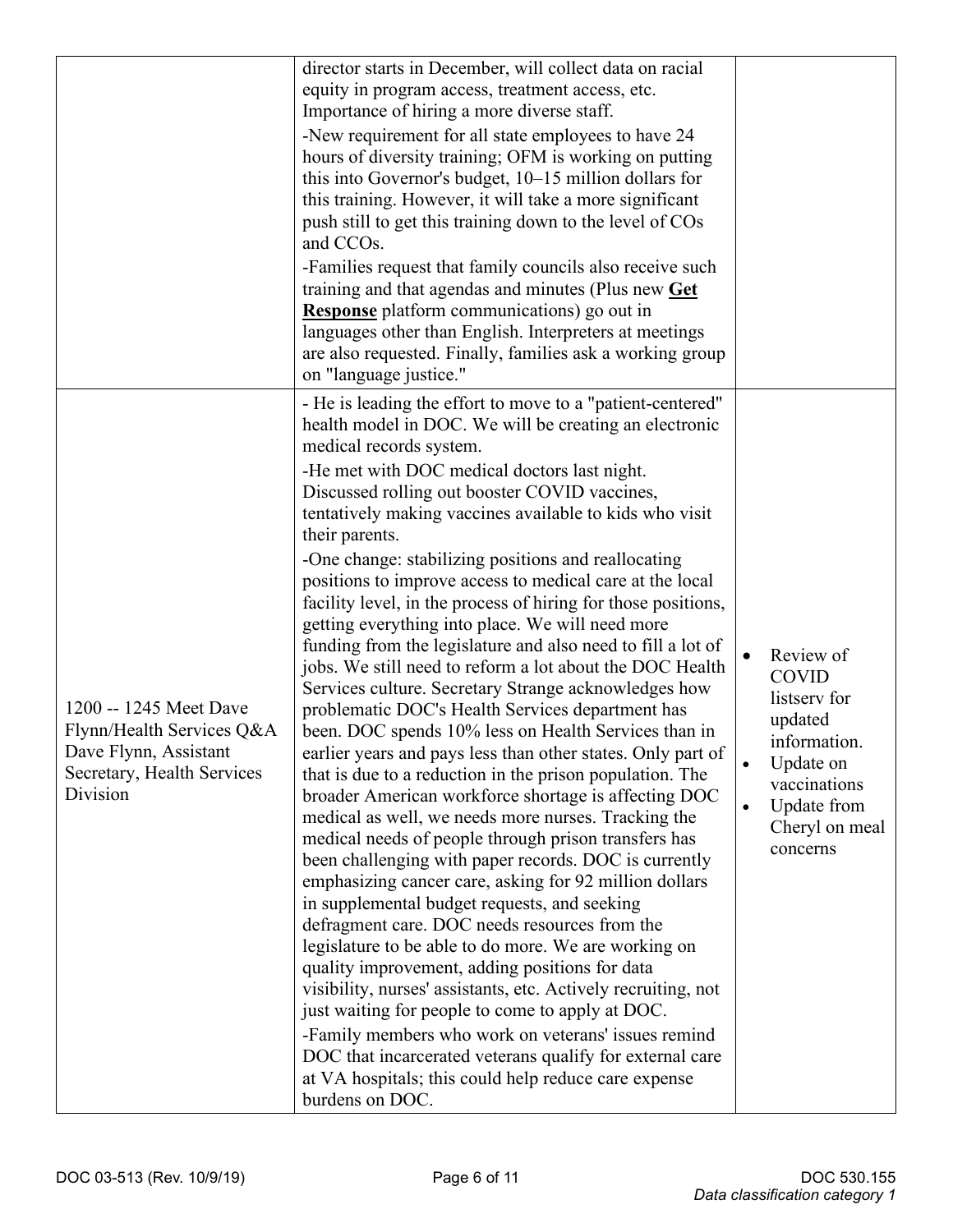|                                                                                                                                                                                                                                                                                                                                                           | -DOC was informed that details on form emails from<br>the COVID listserv do not appear to be fully updated<br>each time an email comes out.<br>Families raise concerns about the nutritional quality of<br>mainline meals and dietary health issues (diabetes, etc.).<br>-Families cite concerns about how pandemic cold meals<br>and CI boats have exacerbated these dietary issues<br>during the pandemic. HQ has told families there are no<br>nutritional substitutes during a pandemic. What families<br>got was a list from DOC of protein-rich commissary<br>items families could pay. Cheryl Strange promises to<br>investigate this.                                                                                                                                                                                                                                                                                                                                                                                     |                                                                                                                                                                                                                                                                                                                                                        |
|-----------------------------------------------------------------------------------------------------------------------------------------------------------------------------------------------------------------------------------------------------------------------------------------------------------------------------------------------------------|-----------------------------------------------------------------------------------------------------------------------------------------------------------------------------------------------------------------------------------------------------------------------------------------------------------------------------------------------------------------------------------------------------------------------------------------------------------------------------------------------------------------------------------------------------------------------------------------------------------------------------------------------------------------------------------------------------------------------------------------------------------------------------------------------------------------------------------------------------------------------------------------------------------------------------------------------------------------------------------------------------------------------------------|--------------------------------------------------------------------------------------------------------------------------------------------------------------------------------------------------------------------------------------------------------------------------------------------------------------------------------------------------------|
| 1245 -- 1300 Introduction od<br>Director of Person-Centered<br>Services                                                                                                                                                                                                                                                                                   | -Chris Poulos, Director of Person-Centered Services for<br>DOC now was introduced. He was director of Reentry<br>Council for the other DOC, Dept. of Commerce. Is the<br>formerly incarcerated and is also an attorney. He prefers<br>to speak with people rather than claiming to speak for<br>people. Go into the facilities and learn what people are<br>experiencing to bring that info back to DOC leadership.<br>His thought is that so long as jails and prisons exist, the<br>people housed in them need to have their trauma<br>addressed, and the underlying causes of incarceration<br>need to be addressed. Feels that nutrition, concerns<br>about solitary confinement are essential aspects of all of<br>this. He is on day five of his new job.                                                                                                                                                                                                                                                                   |                                                                                                                                                                                                                                                                                                                                                        |
| 1245 -- 1300 Family-<br><b>Centered Services Updates</b><br>Dawn Taylor, Family<br>Services Manager<br>- Family-Friendly Events and<br>Activities planning.<br>-Collaboration between LFC<br>and facility leadership to<br>bring family voice to<br>activities and other council<br>efforts Lisa Flynn, DOC co-<br>chair Loren Taylor, Family<br>co-chair | -LFC issues will be moved to the January meeting when<br>we look at the Family Council policy.<br>-Dawn Taylor: Family Services Manager: Local facility<br>CPPCs are trying to find ways to keep families<br>connected during COVID. Fall events will instead be<br>craft projects the incarcerated will send home to their<br>loved ones. FSU has the grant to support expanding<br>Parenting Inside Out to additional facilities. Child<br>support clinics and dependency clinics are also<br>resuming.<br>-Families ask about visiting photos. Will be reassessing<br>for next Safe Start release.<br>- Families express that while crafts are great for<br>children, they'd like to see table activities for adults, as<br>well.<br>-FSU is also working on getting programs going so the<br>incarcerated can send out video greetings for their loved<br>ones.<br>-Formerly incarcerated men requests that DOC ensure<br>Read to Me Daddy program has books for kids of all<br>ages, not just books for very young children. | Reassess<br>$\bullet$<br>photos and<br>number of<br>visitors<br>allowed in next<br>Safe Start plan.<br>Expanding<br>$\bullet$<br>book selection<br>for "Read to<br>me Daddy and<br>Mommy"<br>program.<br>Table activities<br>$\bullet$<br>for adults<br>Consider IIBF<br>$\bullet$<br>presentation of<br>"flow" for next<br>SFC meeting<br>in January. |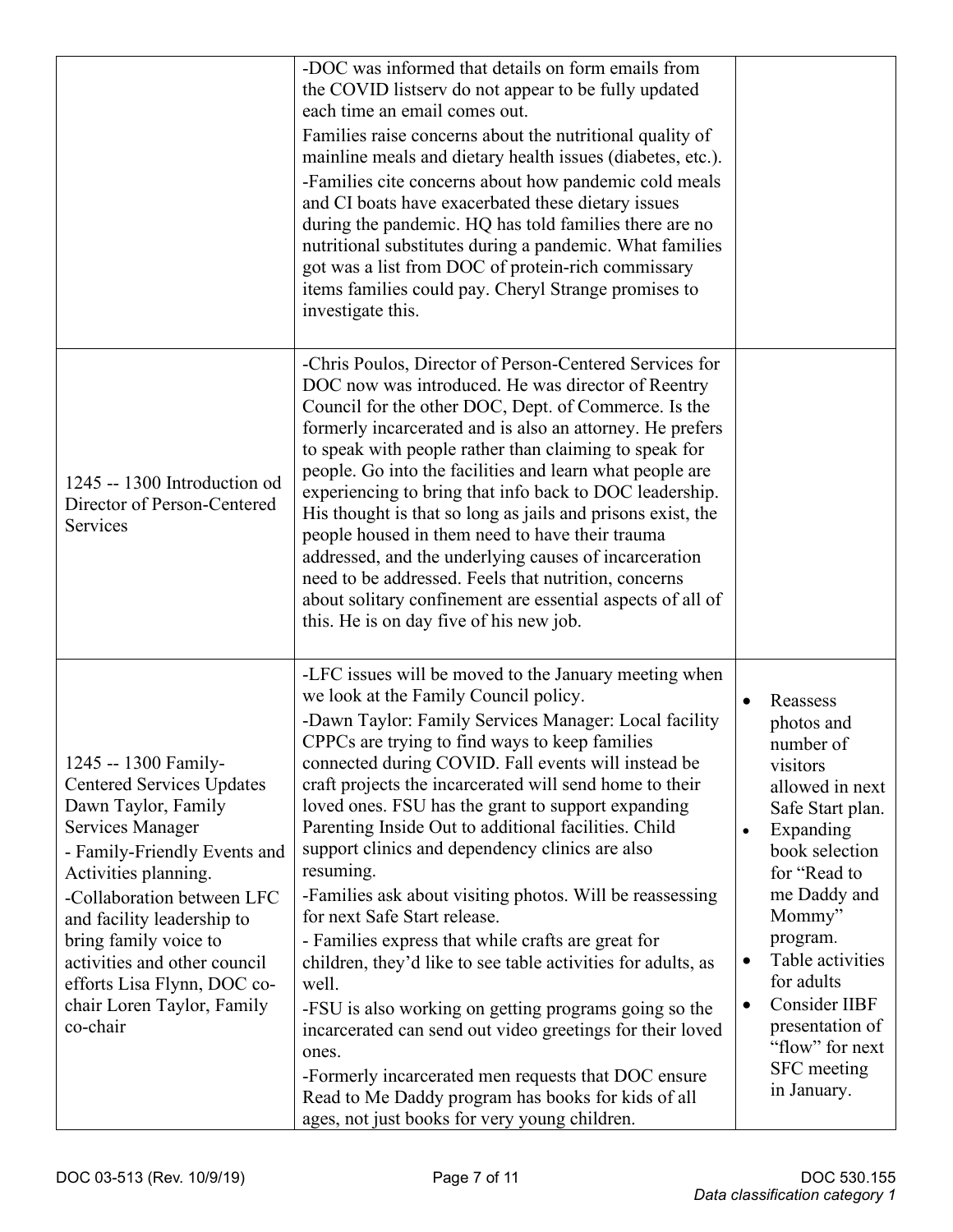|                                                                                                                                 | Specifically, young adult chapter books are requested<br>(directed at 10 years and older)<br>-Cheryl Strange partners with Secretary Hunter of Dept.<br>Children, Youth, and Families (DCYF) have been<br>discussing ways to get supervised visits for children of<br>the incarcerated who are currently in foster care. Ability<br>to connect via phone for incarcerated parents to speak<br>with DCYF case workers is in the works. DOC and<br>DCYF will have quarterly meetings together.<br>-Families request more info for how IIBF info flows<br>down from HQ to local facilities and vice versa,<br>especially after the prison population is surveyed. The<br>recent Recreation/Wellness survey of the population has<br>now been shared with the family representatives on the<br>IIBF Committee. The Family Friendly and Visit survey<br>is launching to both families and incarcerated soon.<br>DOC has approved adding an electronic survey function<br>to CE Prisons, which will allow prisoners to do surveys<br>from prison living unit kiosks. It is currently pending<br>start in January to build with the assigned vendor.<br>-Dependency 101 Clinics can be arranged through<br>Bruce Wood for incarcerated parents who is working<br>with facility CPPCs to schedule. |                                                                                                                                                  |
|---------------------------------------------------------------------------------------------------------------------------------|--------------------------------------------------------------------------------------------------------------------------------------------------------------------------------------------------------------------------------------------------------------------------------------------------------------------------------------------------------------------------------------------------------------------------------------------------------------------------------------------------------------------------------------------------------------------------------------------------------------------------------------------------------------------------------------------------------------------------------------------------------------------------------------------------------------------------------------------------------------------------------------------------------------------------------------------------------------------------------------------------------------------------------------------------------------------------------------------------------------------------------------------------------------------------------------------------------------------------------------------------------------------------------------------|--------------------------------------------------------------------------------------------------------------------------------------------------|
| 1300 -- 1330 Local Family<br>Councils 1. Developing IIBF<br>reports based on council<br>member feedback-sharing a<br>new layout | -Families request more "interested parties" memos to be<br>distributed to all stakeholders. Cheryl Strange says the<br>Get Response platform is going to help with that. This<br>platform will also ensure that all families, not just those<br>who can come to SFC meetings, can get involved with<br>special collaborative working groups like the IITS and<br>IIBF.<br>-Carrie Stanley's announcement: she would like to<br>recruit a family member to be responsible for soliciting<br>feedback from other families and then participating in a<br>survey about equity and access to resources. Interested<br>families should submit a letter to Loren Taylor by<br>Wednesday.                                                                                                                                                                                                                                                                                                                                                                                                                                                                                                                                                                                                         |                                                                                                                                                  |
| 1330 -- 1445 Open Public<br>Forum DOC & families                                                                                | -Formerly incarcerated participant requests DOC<br>creating parent advocate position to help incarcerated<br>parents maintain a connection with children during<br>incarceration<br>-Families request a commitment to tracking and<br>following up on all action items from both the action<br>items list and chatbox that the start of each meeting<br>entail DOC giving an update on the previous meeting's<br>action items.<br>-Families ask: Can voting meetings and COVID<br>meetings be open to the public to end the situation of<br>families not being happy with elite meetings that only<br>reps get to participate?                                                                                                                                                                                                                                                                                                                                                                                                                                                                                                                                                                                                                                                             | Action item<br>$\bullet$<br>follow up<br>Commissary<br>updates from<br>Sean.<br><b>IITS</b> contract<br>$\bullet$<br>update for next<br>meeting. |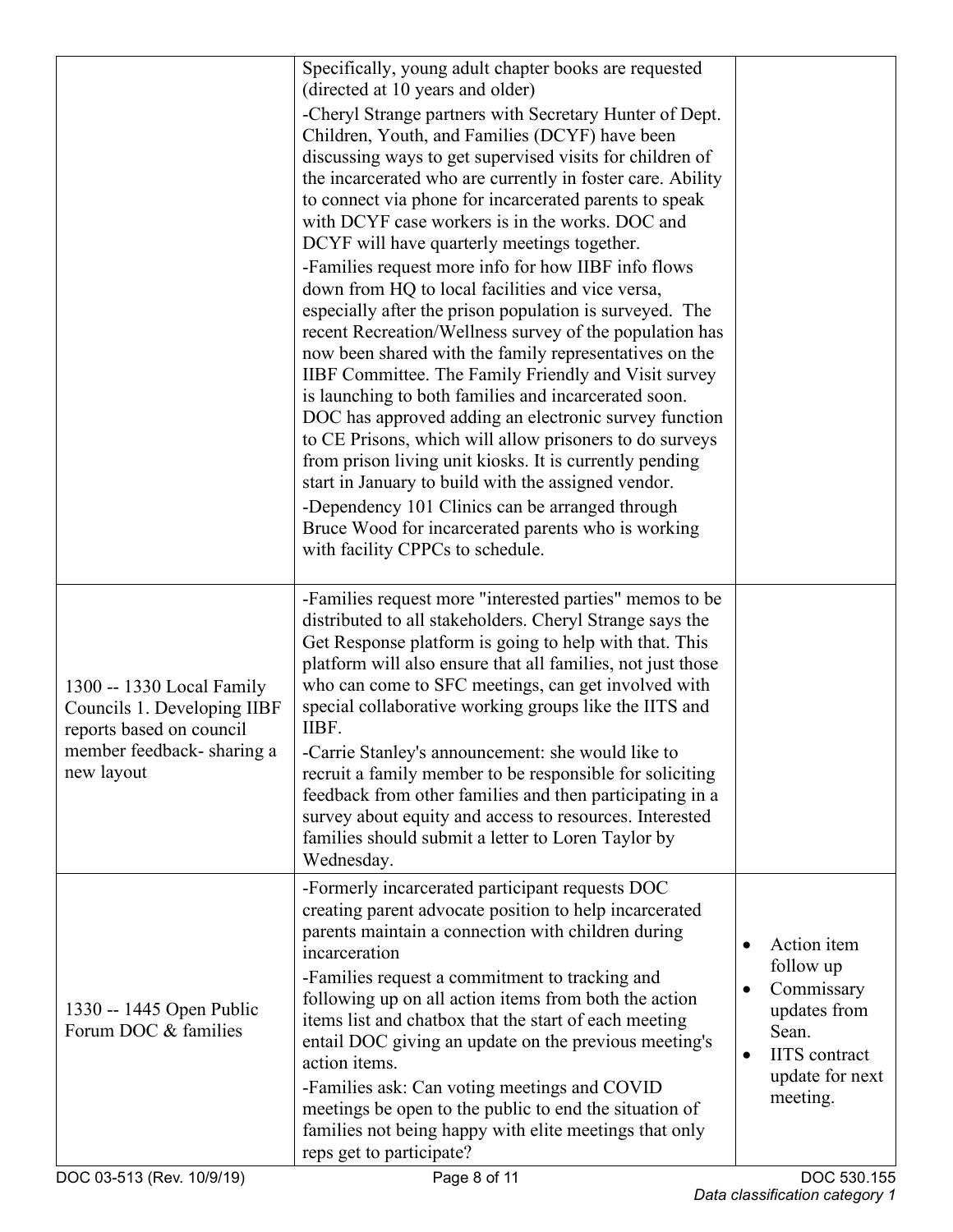| -Families ask DOC to eliminate signs with the word        |  |
|-----------------------------------------------------------|--|
| "offender." Cheryl is taking pictures at local facilities |  |
| anywhere she sees signs with the word and is sending to   |  |
| local facility superintendents and asking them to         |  |
| eliminate them. In addition, she says, putting it on      |  |
| Sean's to-do list to ask sups to eliminate the signs with |  |
| the words.                                                |  |
| -Lisa Flynn is meeting with Charlotte Headley, head of    |  |
| the DOC security panel, who will answer us by January     |  |
| about whether non-Union-Supply wedding rings will         |  |
| continue to be allowed for those incarcerated people      |  |
| marrying after incarceration. Charlotte is working on the |  |
| property policy.                                          |  |
| -Families ask for an update on transportation provision   |  |
| for visitors traveling long distances who cannot          |  |
| transport themselves since Western Van service was        |  |
| eliminated. Dawn Taylor is working on this and has        |  |
| identified options presented to DOC's budget office. An   |  |
| update will be provided to Anna and Felix, and once a     |  |
| service is identified, assuming approval should be        |  |
|                                                           |  |
| posted on DOC's visiting website alongside info on the    |  |
| Lodging Assistance Program.                               |  |
| -Diane Doonan: We will be publishing the list of          |  |
| questions and answers from the previous IIBF meeting      |  |
| sometime in December. Will include an IIBF question       |  |
| box to submit additional questions.                       |  |
| -Families ask: What does the cost of incarceration        |  |
| cover? What does it not cover the transfer of prisoners'  |  |
| property? Doonan says it covers the cost of               |  |
| programming in the prisons, for one thing.                |  |
| <b>Attachment 1</b>                                       |  |
| -Families ask if DOC is going to retroactively reassess   |  |
| the disproportionate sentencing of BIPOC people in        |  |
| response to the June state Supreme Court decision?        |  |
| Cheryl Strange says DOC is discussing these efforts       |  |
| with all the relevant groups, including legislators,      |  |
| judicial branch, Sentencing Guidelines Commission,        |  |
| Criminal Sentencing Taskforce, etc. DOC must carry        |  |
| out sentences of the court but can be involved in these   |  |
| efforts to revisit sentencing and provide information to  |  |
|                                                           |  |
| sentence review boards. DOC implements laws, but          |  |
| Governor, legislature, and courts are the ones who        |  |
| establish the rules to be implemented. Determine          |  |
| sentencing laws, sentencing grid, and three-strikes laws  |  |
| have made sentencing in this state very convoluted for    |  |
| new SGC members to understand. The legislature is also    |  |
| passing bills that affect sentencing, adding additional   |  |
| complexity. DOC itself cannot change the length of        |  |
| sentence for an incarcerated person. Senate Bill 6164     |  |
| has given county prosecutors the ability to revisit cases |  |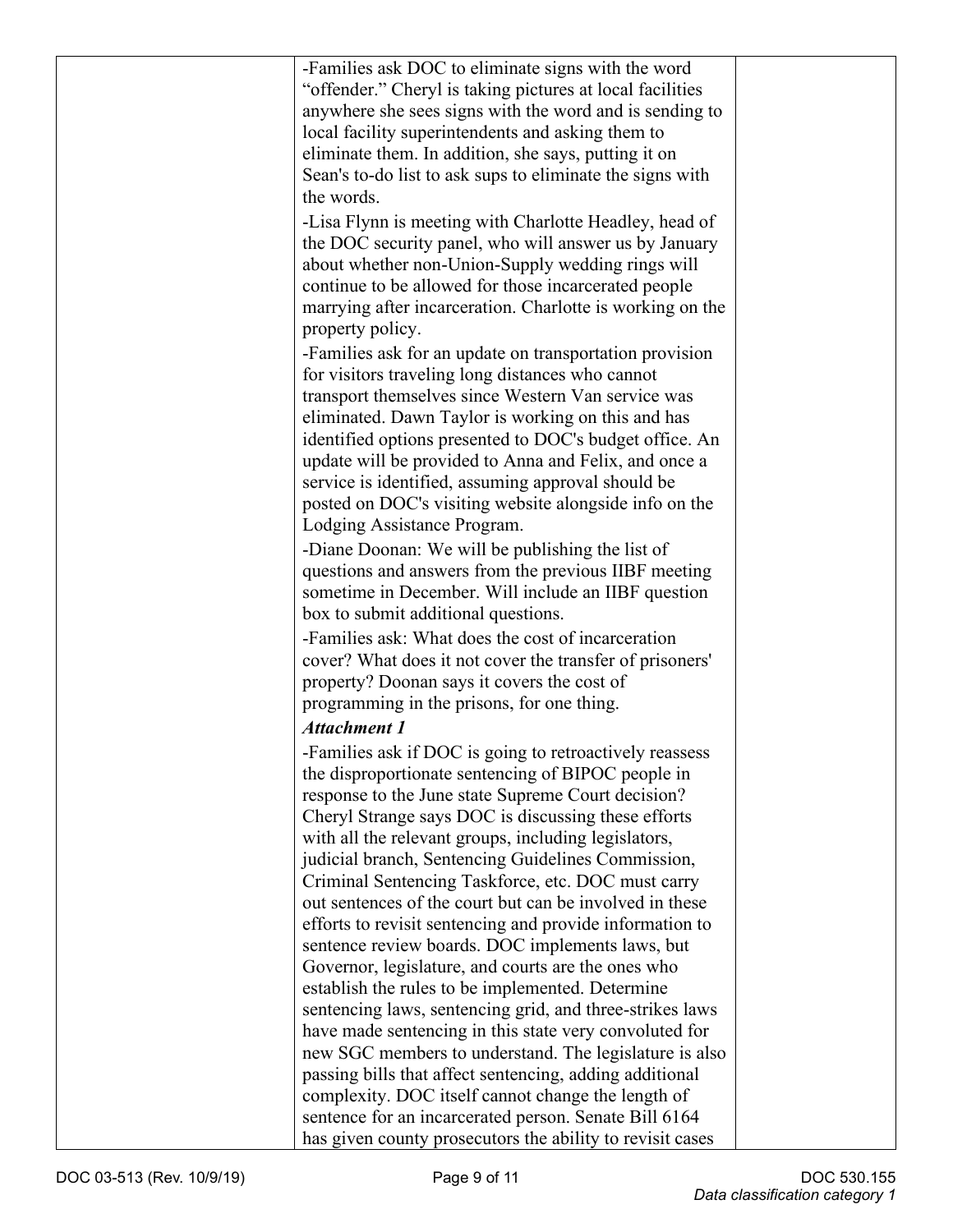|                                                                                                           | that came out of their courts but not require prosecutors<br>to do so. Families are concerned that prosecutors are too<br>timid in challenging decisions made by those in their<br>office many years ago. Suzanne Cook is our family rep<br>to SGC, so email her with any additional questions:<br>suzanne cook13@icloud.com<br>-Families request that any voting that occurs be open<br>and visible to families even if the way each person votes<br>is secret.<br>-Families are concerned that commissary prices have |  |
|-----------------------------------------------------------------------------------------------------------|-------------------------------------------------------------------------------------------------------------------------------------------------------------------------------------------------------------------------------------------------------------------------------------------------------------------------------------------------------------------------------------------------------------------------------------------------------------------------------------------------------------------------|--|
|                                                                                                           | gone up, but the commissary spending limit has not<br>increased. Sean Murphy forgot to follow up for us, will<br>do so after this meeting.                                                                                                                                                                                                                                                                                                                                                                              |  |
|                                                                                                           | - Families request that virtual marriages be retained<br>even once in-person marriages resume and that ring<br>sizers be provided on living units so that the<br>incarcerated can determine their wedding ring size.                                                                                                                                                                                                                                                                                                    |  |
|                                                                                                           | - DOC will let us know soon what is going on with the<br>Incarcerated Individual Technology Services project<br>concerning whether JPay will continue to be the table<br>provider. Also, unless we hear otherwise, we can<br>assume that free video visits will continue beyond the<br>end of the year. Likewise, GTL's weekly free phone                                                                                                                                                                               |  |
|                                                                                                           | calls are ongoing indefinitely.<br>- Formerly incarcerated participant requests that DOC<br>reinstate the ability of the incarcerated to reach out to<br>nonprofit organizations to ask for donations to events.                                                                                                                                                                                                                                                                                                        |  |
|                                                                                                           | - Cultural events: Lisa Flynn directs families to contact<br>Fred Ivey fbivey@doc1.wa.gov concerning cultural<br>groups<br>-Lisa Flynn is researching costs of EFV and legislative<br>requirements for individual contributions.                                                                                                                                                                                                                                                                                        |  |
|                                                                                                           | -Families requested follow-up at the beginning of the<br>next meeting concerning action items from this meeting.                                                                                                                                                                                                                                                                                                                                                                                                        |  |
| 1445 -- 1500 Solicitation of<br>January Agenda<br>Items/Closing Lisa Flynn,<br>DOC co-chair Loren Taylor, | -Mid-December, Lisa Flynn will solicit agenda items<br>from families for the January meeting.<br>-Lisa Flynn presented action items from the last meeting<br>and what progress has been made. Attachment 2                                                                                                                                                                                                                                                                                                              |  |
| Family co-chair                                                                                           | -We added photos in visiting rooms and expanded the<br>number of visitors per incarcerated individuals to the<br>action item list. As well as looking into caps on<br>commissary spending and order frequency.                                                                                                                                                                                                                                                                                                          |  |

## Next meeting location: MS Teams (invite will be on upcoming agenda) Date: 01/22/2022 \_\_\_\_\_\_ Time:  $10$  AM  $-$  3 PM

Comments:

**The contents of this document may be eligible for public disclosure. Social Security Numbers are considered confidential information and will be redacted in the event of such a request. This form is governed by Executive Order 00-03, RCW 42.56, and RCW 40.14. Upon**